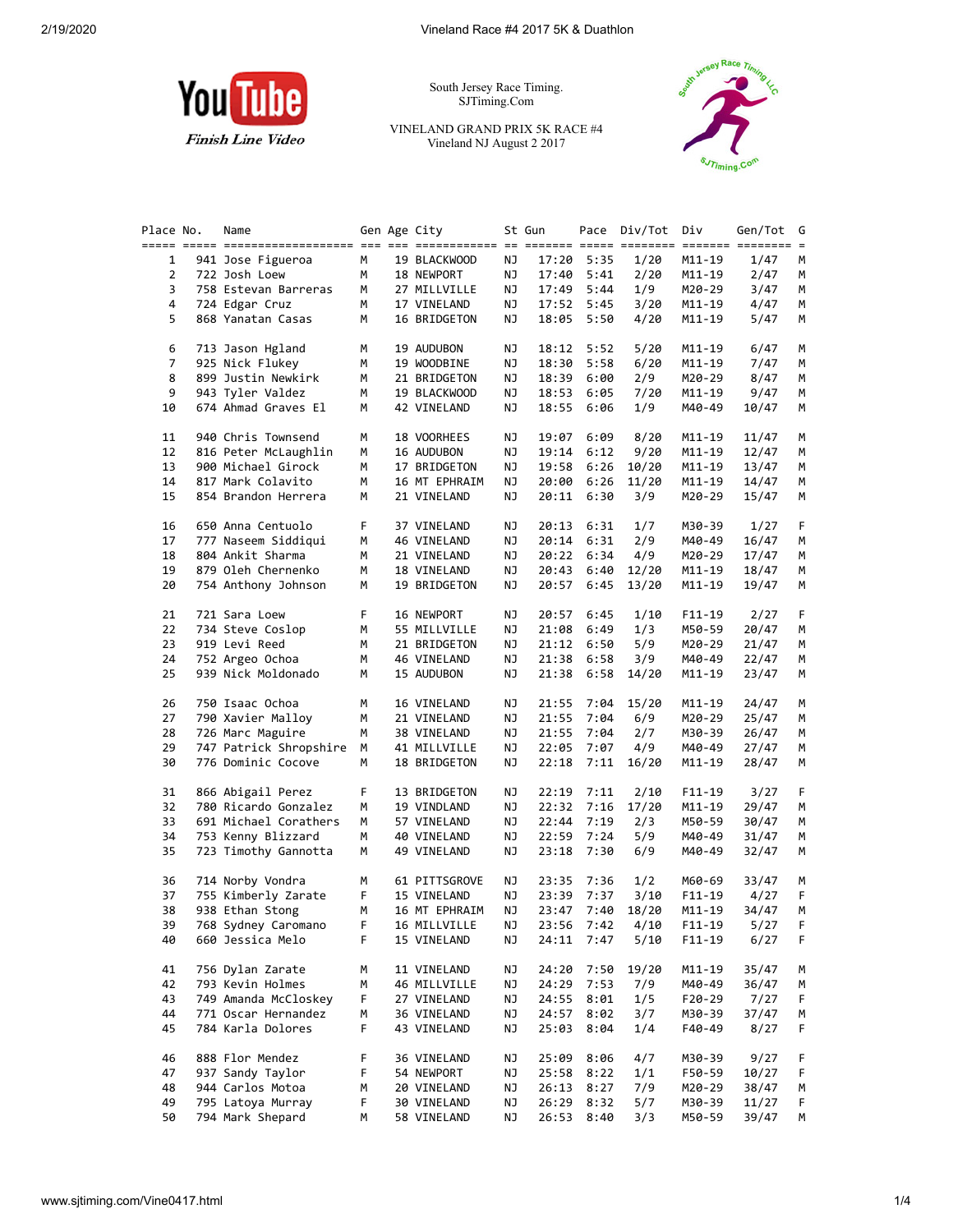

| Place No. | Gen Age City<br>Name   |    |                    | St Gun    |       | Pace Div/Tot | Div   | Gen/Tot G  |       |    |
|-----------|------------------------|----|--------------------|-----------|-------|--------------|-------|------------|-------|----|
|           |                        |    |                    |           |       |              |       |            |       |    |
| 51        | 926 Jesus Hernandez    | M  | 19 VINELAND        | NJ.       | 27:49 | 8:58         | 20/20 | $M11 - 19$ | 40/47 | M  |
| 52        | 911 Steven Layton      | M  | 21 BRIDGETON       | NJ.       | 27:55 | 8:59         | 8/9   | M20-29     | 41/47 | M  |
| 53        | 867 Sarymar Perez      | F. | 15 BRIDGETON       | NJ        | 27:58 | 9:00         | 6/10  | $F11-19$   | 12/27 | F  |
| 54        | 778 Jason Harrell      | M  | 43 MAYS LANDING NJ |           | 28:04 | 9:02         | 8/9   | M40-49     | 42/47 | M  |
| 55        | 733 Toni Coslop        | F  | 49 MILLVILLE       | NJ.       | 28:05 | 9:03         | 2/4   | F40-49     | 13/27 | F  |
| 56        | 779 Aubrey Harrell     | F. | 08 MAYS LANDING NJ |           | 28:05 | 9:03         | 1/1   | F10&UND    | 14/27 | F. |
| 57        | 785 Eduardo Dolores    | M  | 46 VINELAND        | NJ        | 28:47 | 9:16         | 9/9   | M40-49     | 43/47 | М  |
| 58        | 772 Leticia Hernandez  | F  | 35 VINELAND        | NJ        | 28:57 | 9:19         | 6/7   | M30-39     | 15/27 | F. |
| 59        | 917 Zulai Mongalo      | F. | 25 VINELAND        | NJ        | 28:58 | 9:20         | 2/5   | $F20-29$   | 16/27 | F  |
| 60        | 735 Amanda Grissman    | F  | 21 VINELAND        | <b>NJ</b> | 29:09 | 9:23         | 3/5   | $F20-29$   | 17/27 | F  |
| 61        | 846 Peter Monaghan     | M  | 62 STRATFORD       | NJ        |       | 29:24 9:28   | 2/2   | M60-69     | 44/47 | M  |
| 62        | 715 Denise Vondra      | F  | 62 PITTSGROVE      | NJ        | 29:44 | 9:35         | 1/1   | F60-69     | 18/27 | F  |
| 63        | 920 Shaun Campbell     | M  | 24 MONROVILLE      | NJ.       | 29:56 | 9:38         | 9/9   | M20-29     | 45/47 | M  |
| 64        | 913 Luz Pinedo         | F  | 22 BUENA           | NJ.       | 30:38 | 9:52         | 4/5   | F20-29     | 19/27 | F  |
| 65        | 927 Abraham Victoriano | M  | 09 VINELAND        | NJ.       |       | 32:23 10:26  | 1/2   | M10&UND    | 46/47 | M  |
| 66        | 947 Megan Dickerson    | F. | 16 VINELAND        | NJ        |       | 32:23 10:26  | 7/10  | $F11-19$   | 20/27 | F  |
| 67        | 725 Laura Maguire      | F  | 33 VINELAND        | NJ        |       | 32:31 10:28  | 7/7   | M30-39     | 21/27 | F  |
| 68        | 905 Jill Tayor         | F  | 18 NEWPORT         | <b>NJ</b> |       | 32:50 10:35  | 8/10  | $F11-19$   | 22/27 | F  |
| 69        | 808 Ofelia Espana      | F  | 42 VINELAND        | NJ        |       | 34:37 11:09  | 3/4   | F40-49     | 23/27 | F  |
| 70        | 946 Edwin Espana       | M  | 10 VINELAND        | <b>NJ</b> |       | 34:46 11:12  | 2/2   | M10&UND    | 47/47 | M  |
| 71        | 945 Jenny Espana       | F. | 11 VINELAND        | NJ        |       | 35:19 11:22  | 9/10  | $F11-19$   | 24/27 | F  |
| 72        | 731 Tara Webb          | F  | 45 VINELAND        | NJ        |       | 35:24 11:24  | 4/4   | F40-49     | 25/27 | F  |
| 73        | 751 Elva Ochoa         | F. | 21 VINELAND        | NJ        |       | 36:06 11:37  | 5/5   | $F20-29$   | 26/27 | F  |
| 74        | 841 Alyssa Webb        | F  | 15 VINELAND        | NJ        |       | 38:43 12:28  | 10/10 | $F11 - 19$ | 27/27 | F  |



#### VINELAND SUMMER SERIES 5K OVERALL WINNERS

## TOP MALE FINISHERS

|    | Place O'All No. | Name                 | Ag City      |    | St Time |
|----|-----------------|----------------------|--------------|----|---------|
|    |                 |                      |              |    |         |
| 1  | 1               | 941 Jose Figueroa    | 19 BLACKWOOD | ΝJ | 17:20   |
| 2  | 2               | 722 Josh Loew        | 18 NEWPORT   | ΝJ | 17:40   |
| 3  | 3               | 758 Estevan Barreras | 27 MILLVILLE | ΝJ | 17:49   |
| 4  | 4               | 724 Edgar Cruz       | 17 VINELAND  | NJ | 17:52   |
| 5  | 5               | 868 Yanatan Casas    | 16 BRIDGETON | NJ | 18:05   |
| 6  | 6               | 713 Jason Hgland     | 19 AUDUBON   | NJ | 18:12   |
| 7  | 7               | 925 Nick Flukey      | 19 WOODBINE  | NJ | 18:30   |
| 8  | 8               | 899 Justin Newkirk   | 21 BRIDGETON | ΝJ | 18:39   |
| 9  | 9               | 943 Tyler Valdez     | 19 BLACKWOOD | ΝJ | 18:53   |
| 10 | 10              | 674 Ahmad Graves El  | 42 VINELAND  | ΝJ | 18:55   |

## TOP FEMALE FINISHERS

| Place O'All No. |    | Name                 | Ag City      |    | St Time |
|-----------------|----|----------------------|--------------|----|---------|
|                 |    |                      |              |    |         |
| 1               | 16 | 650 Anna Centuolo    | 37 VINELAND  | ΝJ | 20:13   |
| 2               | 21 | 721 Sara Loew        | 16 NEWPORT   | ΝJ | 20:57   |
| 3               | 31 | 866 Abigail Perez    | 13 BRIDGETON | NJ | 22:19   |
| 4               | 37 | 755 Kimberly Zarate  | 15 VINELAND  | NJ | 23:39   |
| 5               | 39 | 768 Sydney Caromano  | 16 MILLVILLE | ΝJ | 23:56   |
| 6               | 40 | 660 Jessica Melo     | 15 VINELAND  | NJ | 24:11   |
| 7               | 43 | 749 Amanda McCloskey | 27 VINELAND  | NJ | 24:55   |
| 8               | 45 | 784 Karla Dolores    | 43 VINELAND  | NJ | 25:03   |
| 9               | 46 | 888 Flor Mendez      | 36 VINELAND  | ΝJ | 25:09   |
| 10              | 47 | 937 Sandy Taylor     | 54 NEWPORT   | ΝJ | 25:58   |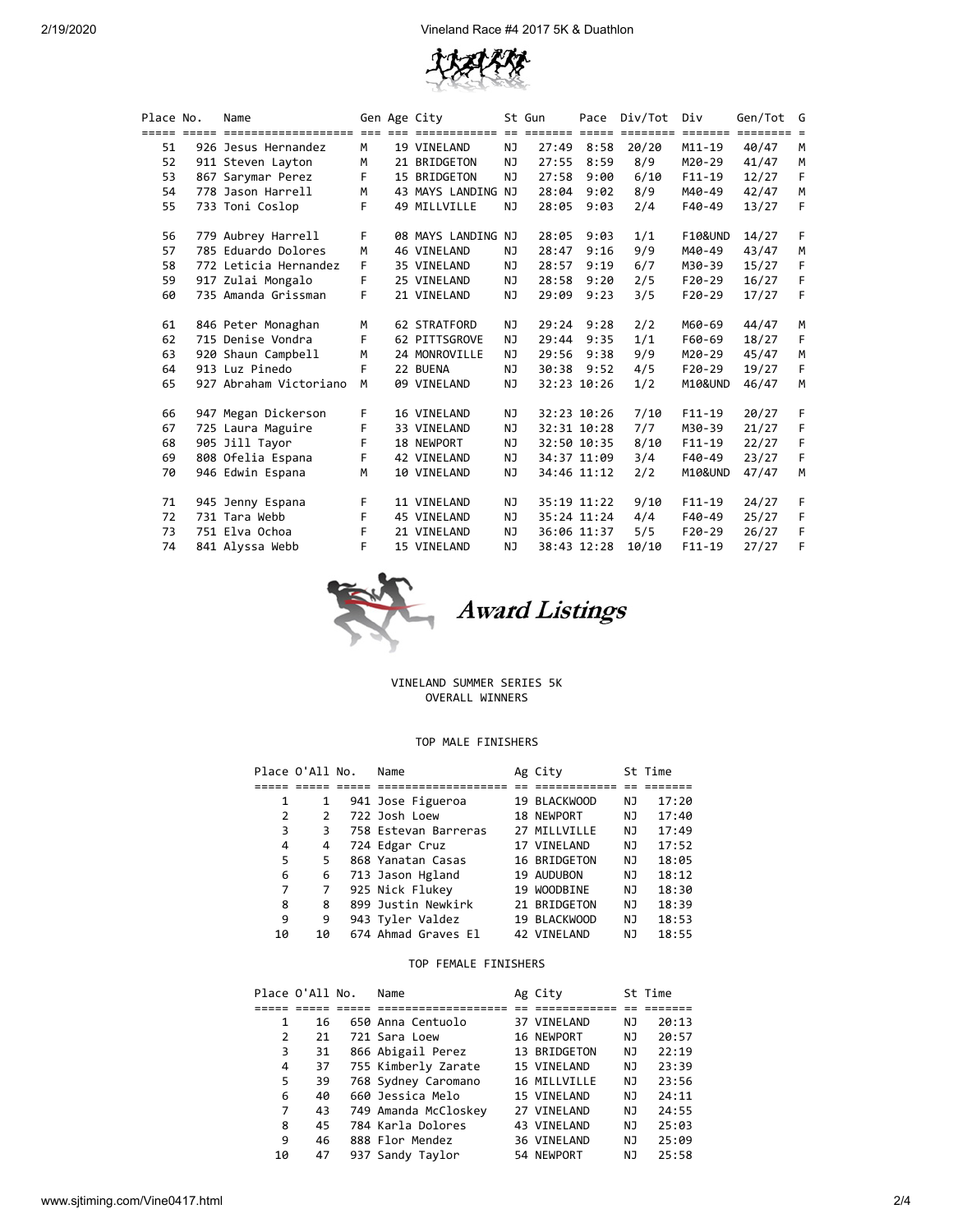

#### MALE AGE GROUP: 1 - 10

|   | Place O'All No. | Name                     | Age City           |     | St Time |  |
|---|-----------------|--------------------------|--------------------|-----|---------|--|
|   |                 |                          |                    |     |         |  |
|   | 65.             | 927 Abraham Victoriano   | <b>99 VTNELAND</b> | NJ. | 32:23   |  |
| 2 | 70              | 946 Edwin Espana         | 10 VINELAND        | NJ. | 34:46   |  |
|   |                 | FEMALE AGE GROUP: 1 - 10 |                    |     |         |  |
|   | Place O'All No. | Name                     | Age City           |     | St Time |  |

| $1 + 20$       |       |       | ------                                     |                | ARL CILY                     |              |                    |  |
|----------------|-------|-------|--------------------------------------------|----------------|------------------------------|--------------|--------------------|--|
| _____<br>----- | _____ | _____ | -------------------<br>___________________ | ---<br>$- - -$ | ____________<br>____________ | $ -$<br>$ -$ | -------<br>_______ |  |
|                |       |       | 56 779 Aubrey Harrell                      |                | 08 MAYS LANDING NJ           |              | 28:05              |  |

## MALE AGE GROUP: 11 - 19

|    | Place O'All No. | Name                 |  | Age City     |    | St Time |
|----|-----------------|----------------------|--|--------------|----|---------|
|    |                 |                      |  |              |    |         |
| 1  | 1               | 941 Jose Figueroa    |  | 19 BLACKWOOD | ΝJ | 17:20   |
| 2  | $\mathcal{P}$   | 722 Josh Loew        |  | 18 NEWPORT   | ΝJ | 17:40   |
| 3  | 4               | 724 Edgar Cruz       |  | 17 VINELAND  | ΝJ | 17:52   |
| 4  | 5               | 868 Yanatan Casas    |  | 16 BRIDGETON | ΝJ | 18:05   |
| 5  | 6               | 713 Jason Hgland     |  | 19 AUDUBON   | ΝJ | 18:12   |
| 6  | 7               | 925 Nick Flukey      |  | 19 WOODBINE  | ΝJ | 18:30   |
| 7  | 9               | 943 Tyler Valdez     |  | 19 BLACKWOOD | ΝJ | 18:53   |
| 8  | 11              | 940 Chris Townsend   |  | 18 VOORHEES  | ΝJ | 19:07   |
| 9  | 12              | 816 Peter McLaughlin |  | 16 AUDUBON   | ΝJ | 19:14   |
| 10 | 13              | 900 Michael Girock   |  | 17 BRIDGETON | ΝJ | 19:58   |

# FEMALE AGE GROUP: 11 - 19

|    | Place O'All No. | Age City<br>Name    |  |              | St Time |       |
|----|-----------------|---------------------|--|--------------|---------|-------|
|    |                 |                     |  |              |         |       |
| 1  | 21              | 721 Sara Loew       |  | 16 NEWPORT   | ΝJ      | 20:57 |
| 2  | 31              | 866 Abigail Perez   |  | 13 BRIDGETON | ΝJ      | 22:19 |
| 3  | 37              | 755 Kimberly Zarate |  | 15 VINELAND  | ΝJ      | 23:39 |
| 4  | 39              | 768 Sydney Caromano |  | 16 MILLVILLE | ΝJ      | 23:56 |
| 5  | 40              | 660 Jessica Melo    |  | 15 VINELAND  | ΝJ      | 24:11 |
| 6  | 53              | 867 Sarymar Perez   |  | 15 BRIDGETON | ΝJ      | 27:58 |
| 7  | 66              | 947 Megan Dickerson |  | 16 VINELAND  | ΝJ      | 32:23 |
| 8  | 68              | 905 Jill Tayor      |  | 18 NEWPORT   | ΝJ      | 32:50 |
| 9  | 71              | 945 Jenny Espana    |  | 11 VINELAND  | ΝJ      | 35:19 |
| 10 | 74              | 841 Alyssa Webb     |  | 15 VINELAND  | ΝJ      | 38:43 |

# MALE AGE GROUP: 20 - 29

|   | Place O'All No. | Name                 | Age City      |    | St Time |
|---|-----------------|----------------------|---------------|----|---------|
|   |                 |                      |               |    |         |
| 1 | З               | 758 Estevan Barreras | 27 MILLVILLE  | ΝJ | 17:49   |
| 2 | 8               | 899 Justin Newkirk   | 21 BRIDGETON  | ΝJ | 18:39   |
| 3 | 15              | 854 Brandon Herrera  | 21 VINELAND   | ΝJ | 20:11   |
| 4 | 18              | 804 Ankit Sharma     | 21 VINELAND   | ΝJ | 20:22   |
| 5 | 23              | 919 Levi Reed        | 21 BRIDGETON  | NJ | 21:12   |
| 6 | 27              | 790 Xavier Malloy    | 21 VINELAND   | ΝJ | 21:55   |
| 7 | 48              | 944 Carlos Motoa     | 20 VINELAND   | ΝJ | 26:13   |
| 8 | 52              | 911 Steven Layton    | 21 BRIDGETON  | ΝJ | 27:55   |
| 9 | 63              | 920 Shaun Campbell   | 24 MONROVILLE | ΝJ | 29:56   |

#### FEMALE AGE GROUP: 20 - 29

|    | Place O'All No. | Name                    | Age City     |     | St Time |
|----|-----------------|-------------------------|--------------|-----|---------|
|    |                 |                         |              |     |         |
|    |                 | 43 749 Amanda McCloskey | 27 VINELAND  | NJ. | 24:55   |
| 2  |                 | 59 917 Zulai Mongalo    | 25 VINELAND  | NJ. | 28:58   |
| 3  | 60              | 735 Amanda Grissman     | 21 VINELAND  | NJ. | 29:09   |
| 4  | 64              | 913 Luz Pinedo          | 22 BUENA     | NJ. | 30:38   |
| 5. | 73              | 751 Elva Ochoa          | 21 VTNFI AND | N J | 36:06   |

## MALE AGE GROUP: 30 - 39

|  | Place O'All No. |       | Name              |            | Age City    |             | St Time |
|--|-----------------|-------|-------------------|------------|-------------|-------------|---------|
|  | _____           | _____ | ----------------- | ___<br>___ | __________  | $ -$<br>$-$ |         |
|  | 28              |       | 726 Marc Maguire  |            | 38 VINELAND | NJ.         | 21:55   |